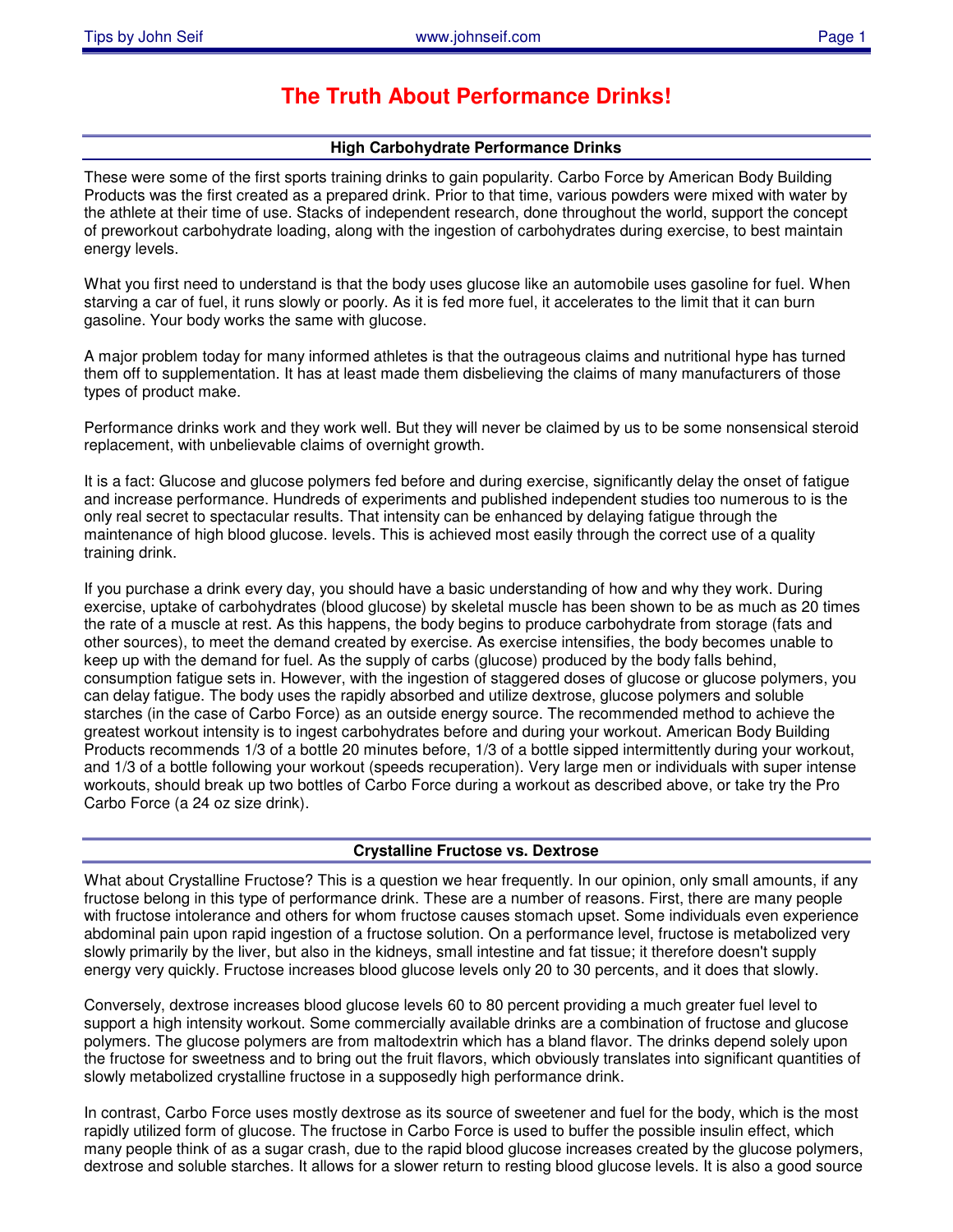for muscle glycogen replacement during recovery. Vitamin and health food manufacturers probably made fructose based sports drinks so that they can sell them through health food stores, who historically as a group, have believed it better than other sweeteners. Rightfully so for jams, candy or other foods. But not for a high performance sports training drink.

We also believe that in the future all sports drinks will have to duplicate the Carbohydrate Stacking Principle, based on dextrose, glucose polymers and/or soluble starch, possibly with small amounts of fructose. The differences are just too positively dramatic to an athlete when using a stacked carbohydrate product as compared to a fructose based product. Basically, fructose does not belong as the primary sweetener in a performance drink.

We have previously mentioned soluble starch. It has been one of our ingredients for a number of years. As this time we feel the need to reveal it. It comes from corn and has been blended with our other corn products and is listed as corn on our label. It has been shown to considerably outperform glucose polymers, as far as blood glucose levels are concerned. The Carbohydrate Stack, which we created. truly has four levels, not three. It is one of the many reasons Carbo Force works so well and why many people call so often to tell us of their successes while on the product. Our products that include the Carbohydrate Stack include Carbo Force, Pro Carbo Force, Super Tea, Carbo Light, Bulk Force, Amino Force, and Critical Mass, our revolutionary post workout drink.

#### **Protein / Amino Acid Drinks**

This category contains drinks that have been designed to supply protein or a combination of protein and carbohydrates.

Amino Acids are like building blocks that make up a wall. The wall is called protein. The Amino Acid makeup of any particular protein is what determines the protein's quality. Too much of one and not enough of another can reduce the body's ability to utilize the protein. This proportion of especially the 8 essential Amino Acids determines a protein's Protein Efficiency Ration (P.E.R.), the U.S. Government's method of measuring a protein's quality and its ability to be utilized by the body.

We use lactose free whey protein concentrate, not dairy whey, which is low protein and high lactose. The Amino Acid profile of this protein mimics the profile of human milk more closely than any other we are aware of, and is higher in most of the Amino Acids than human milk, except for two. It other words, it is the highest quality, highest utilization protein Amino Acid source we could locate. It has a P.E.R. of 3.2, and is extremely expensive to manufacture. American Body Building Products is one of the few manufacturers to list the PER on the label.

#### **Hydrolyzed Gelatin Protein vs. High Quality Whey Protein**

Unfortunately, not every manufacturer uses high quality protein. Some are perpetrating the 'big ripoff' to unknowing customers who are purchasing supposed protein / amino drinks that actually contain hydrolyzed gelatin protein (other names include hydrolyzed collagen protein, animal connective tissue protein, other animal proteins, etc.) Hydrolyzed gelatin is made mostly from frozen and fresh pork skins as well as cattle bones and hides. These inedible connective tissues and bones are then run through a series of caustic baths, intermittently with hot and cold soakings to separate out the collagen. This is what you are putting into your body when you drink a protein drink which has hydrolyzed gelatin on the label.

Hydrolyzed is the basis for gelatin dessert, and although it might be a fun food, it was not designed to build muscle mass and it won't. This protein has a PER of almost 0. It contains little or no tryptophane, one of the essential Amino Acids necessary for the formation and utilization of all the other Amino Acids. It is a lot cheaper for a manufacturer to purchase hydrolyzed gelatin than the special whey American Body Building uses, which is a natural milk protein naturally extracted during the processing of cheese, after which the lactose, a milk sugar, is removed.

When using hydrolyzed gelatin, the nutritional information panel on the label is supposed to make the statement "Not a significant source of Protein" next to the word protein. But they usually and conveniently forger to include it. Have you been using a product like this and not gained the mass you thought you should on a high protein supplement? Well, you're not getting any protein for it. Whenever you see hydrolyzed gelatin anywhere on the label, even if the label says the product contains whey, check your rear view mirror. Gelatin can cost 75% less than soluble whey, and whey is much more difficult to process. Given these facts, how much quality protein do you believe they are actually giving you in their products when gelatin is listed on the label.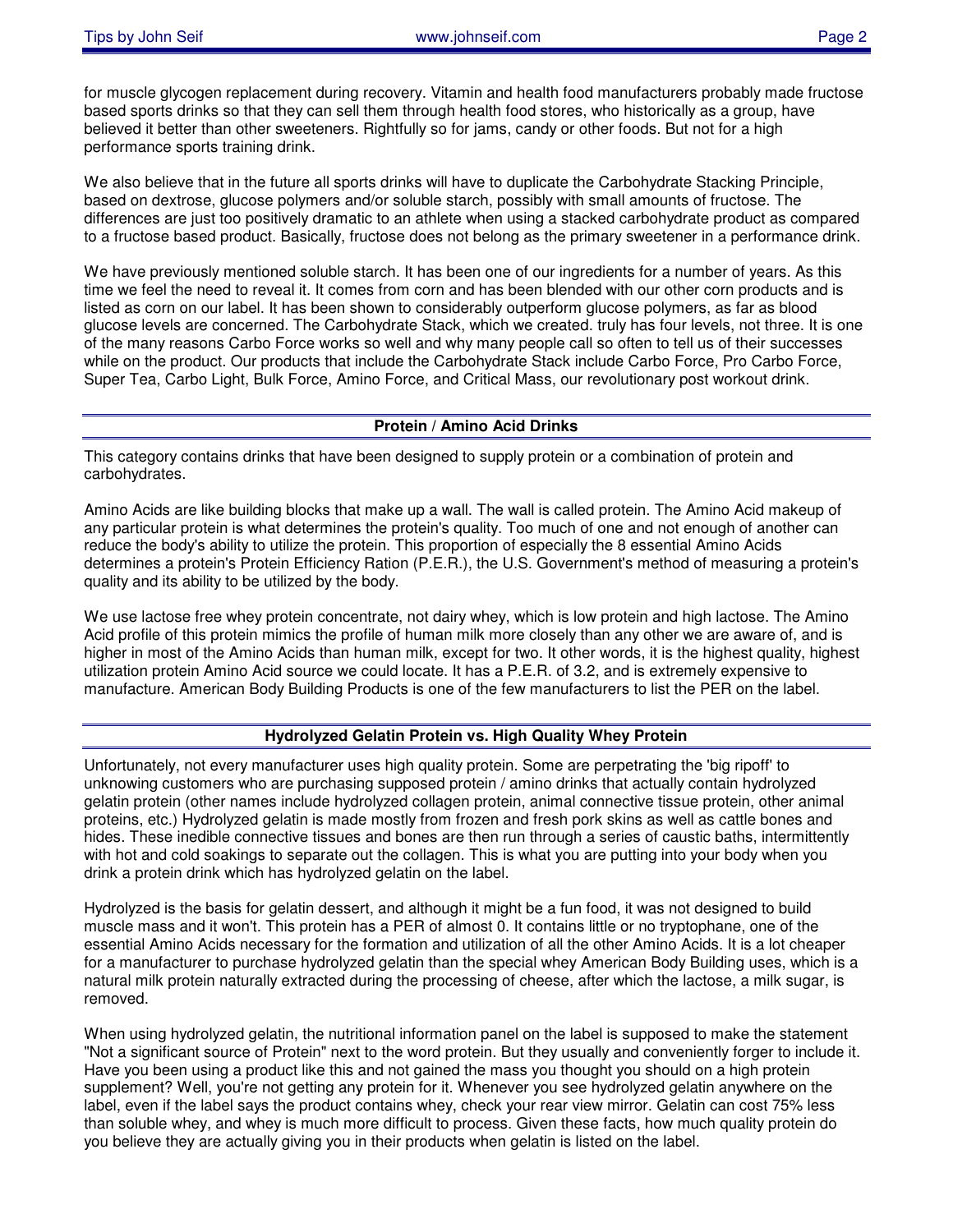THINK ABOUT IT! For these and other reasons of increased processing costs, some manufacturers opt to go the easy way, and put low quality, low biological utilization proteins in their products.

#### **The American Way**

American Body Building has the knowledge and production facilities, and has developed the technology necessary to properly use and flavor high quality whey. Other manufacturers don't. We will never sacrifice our commitment to quality, for any reason.

Even more upsetting are an increasing number of copy cat products claiming whey on their label as the protein source, when actually the protein comes from 100% hydrolyzed gelatin. These unconscionable, deliberate and misleading practices have not gone unnoticed by legitimate manufacturers.

You can feel secure when purchasing American Body Building Products because of our guaranteed quality and performance. We are dedicated more than ever to the belief that the educated athlete is our best customer.

Many of the professionals in the industry are unaware of the practices of unscrupulous companies. The vast majority of the gym owners, once enlightened will only carry products that they know to be legitimate. Many gym owners are involved and believe in the sport. Most of them really want to do the right thing. When you, the customer, purchase a weight gain or amino drink containing gelatin everyday, all you're getting is a large sugary drink; you won't see any results. As a matter of fact, you might feel worse and/or retard your results because of all the sugar and no quality protein. Gym owners should demand the best from their suppliers and you should demand the best from the fitness professionals you depend on. By using a quality training drink, you both know you can achieve the results you expect.

Research has shown that athletes involved in intense workout regimens need 2 - 3 times the protein that a sedentary person requires. Try a Bulk Force, XXL, or an Amino Force once a day for a couple of weeks and see the difference a high quality protein Amino Acid source can make. Blue Thunder power activator, besides its many other ingredients, contain 32 grams of high quality whey protein. And High Voltage, our newest drink, contain 40 grams of the most technologically advanced protein; cross flow microfiltration.

We take pride in the fact that we are #1 today and we know what we have to do to stay there. We just completed a brand new high tech manufacturing facility designed specifically for the production of these products. Unlike most of our competitors, we manufacture our drinks. They are not made at some soda or juice factory. We understand that being #1 means that our products will always be copied. We want you to know that as long as you see the name American Body Building Products, you can be assured of getting the original highest quality products manufactured today. We spend the time and the money necessary to make the finest products anywhere in the world.

Take for example artificial colors. We have never been crazy about putting them in our products, but many people will not purchase a product that is not eye appealing. So, we colored our bottles. It is a bit more costly, but now we can manufacture most of our products without artificial color, which we're sure you rally don't want or need. Conversely, we have seen products in clear glass bottles that are bright green or some other artificial color without color even listed on the label! (Remember, always read your labels.) Some people have asked us about using glass. The problem is, glass bottles really don't belong out on a gym floor, or in the middle of other athletic events. Besides safety, which is#1, it creates a liability risk for ourselves, the gym owners, and you.

Many products have been designed to look like ours. Read the labels carefully and understand what you are purchasing. If you drink a performance beverage everyday, you owe it to yourself to know what you're putting in your body. Add up how much money you're spending every year and you'll be surprised. Make sure your investment in yourself is paying off. We want you as our customer. We hope to earn your business through the world of mouth success stories from amateur and professional athletes worldwide using American Body Building Products. Many from the first day they began training.

As you learn more about what you are buying, other companies will be under pressure to manufacture a better product. We think you should keep in mind, however, that we don't cut corners. We use only the highest quality ingredients, because it is who we are. We don't need to 'be caught' to change. Think about that in your future purchases.